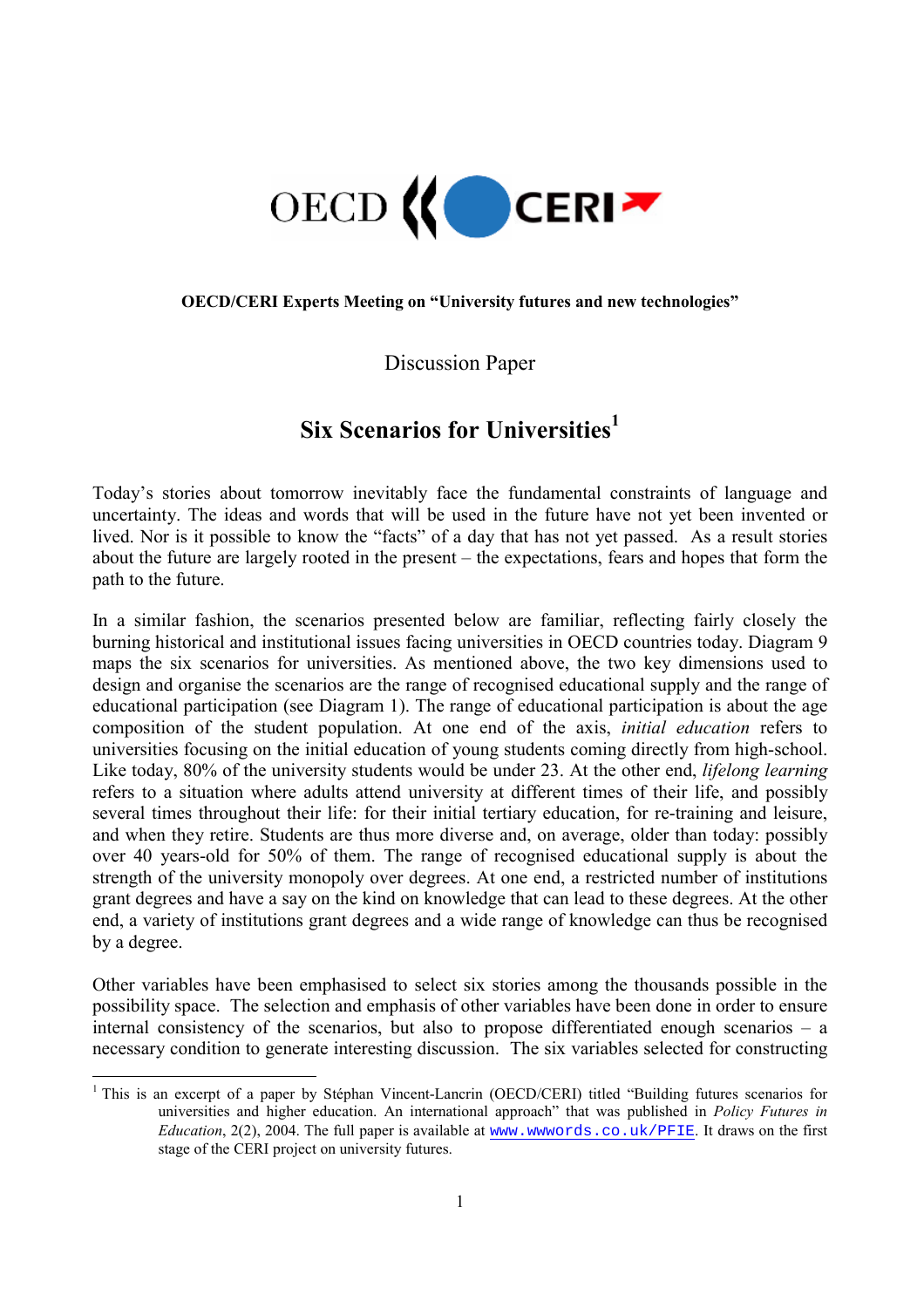the five scenarios are: 1) the type of population covered by tertiary education, as well as correlated variables; 2) the nature of funding (predominantly public, mixed, predominantly private); 3) the integration of missions offered; 4) the international dimension of the system, 5) the homogeneity of status of faculty and institutions, and 6) the degree of take-up of technology (elearning, e-research). Matrix 1 presents the six different stories in summary form.



## **Diagram 1: Six possible scenarios for universities**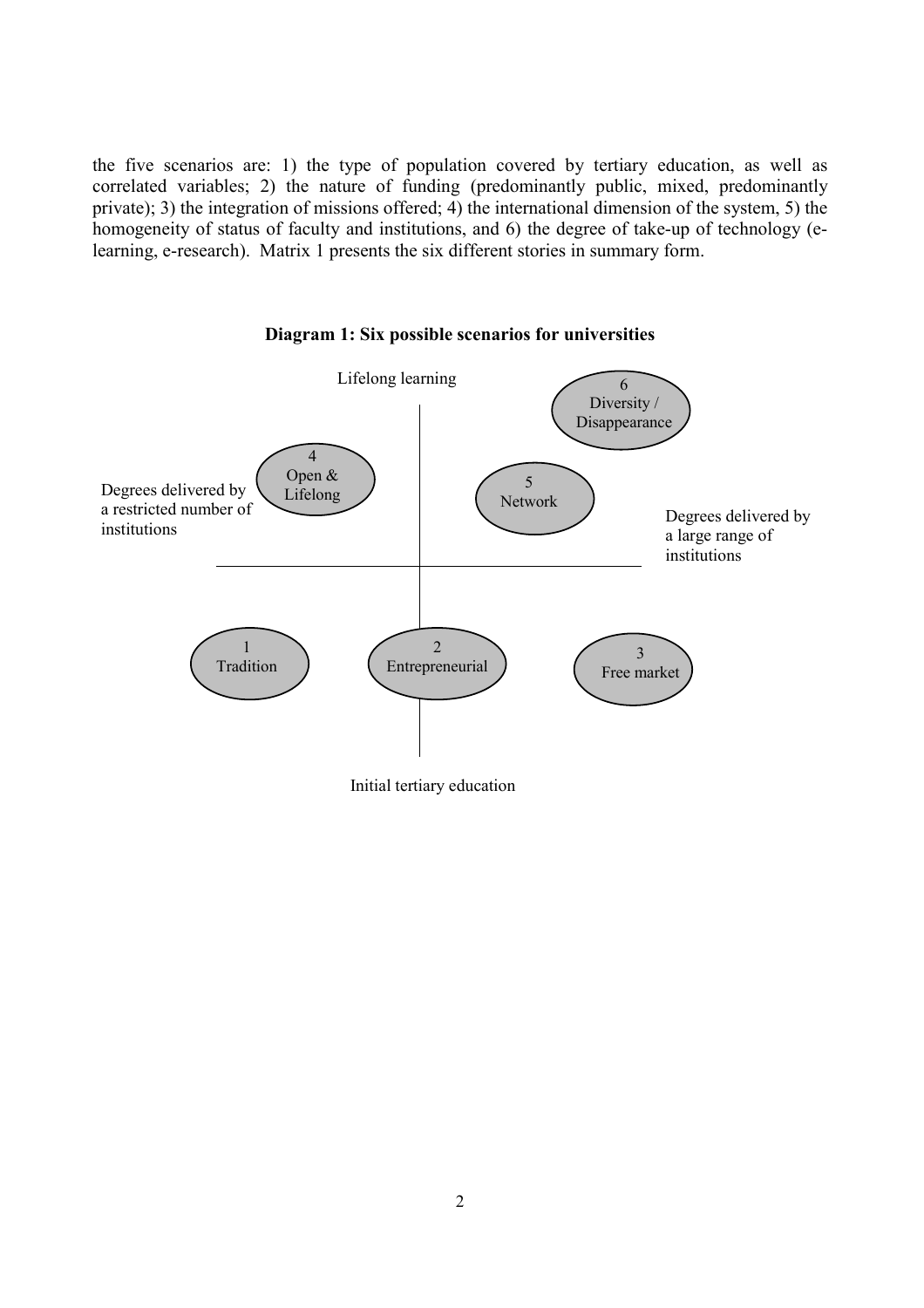|                | Scenario:                                            |   | 2    | 3 | 4 |   |   |
|----------------|------------------------------------------------------|---|------|---|---|---|---|
|                | a) Selective/Initial education/Mostly young students | X | X    | X |   |   |   |
|                | b) Open/Lifelong learning/All ages                   |   |      |   | X | X | X |
| $\overline{2}$ | a) Mainly public funding                             | X |      |   |   |   |   |
|                | b) Mixed funding                                     |   | X    |   | X |   |   |
|                | c) Mainly private funding                            |   |      | X |   | X |   |
| 3              | a) Teaching $&$ research ("+": with strong research) | X | $X+$ |   |   |   |   |
|                | b) Mostly teaching                                   |   |      |   | X | X |   |
|                | c) Specialisation by missions                        |   |      | X |   |   | X |
| $\overline{4}$ | a) Mostly national focus                             | X |      |   | X |   |   |
|                | b) Importance of international focus                 |   | X    | X |   | X | X |
| 5              | a) Homogeneous status of staff and institutions      | X |      |   | X |   |   |
|                | b) Polarisation in status of staff and institutions  |   | X    | X |   | X |   |
| 6              | a) Low e-learning and role of ICTs                   | X |      |   |   |   |   |
|                | b) High e-learning and role of ICTs                  |   | X    | X | X | X |   |

**Matrix 1: Six Scenarios for the Future of Universities** 

**-** : undetermined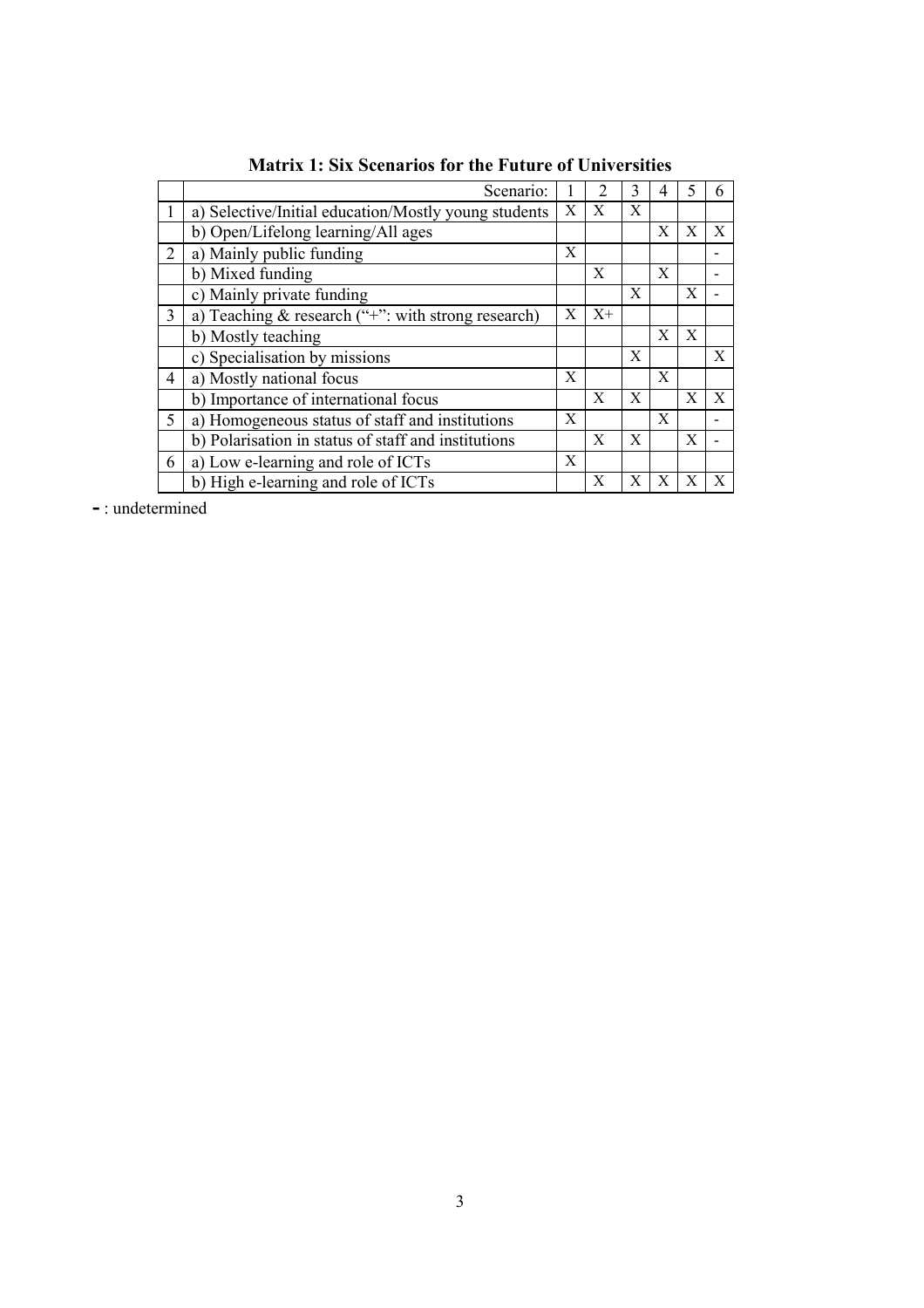The six scenarios are the following.

### **Scenario 1: Tradition**

Universities are mostly like today, catering to a relatively small share of the youth population for the purposes of job selection credentials. Universities pursue both teaching and research, as now, without excessive dependence or involvement with the private sector. Governments continue, in most OECD countries, to play a prominent role in funding, regulating and managing universities. Within a public accountability and equity framework there is little scope for profit-generating initiatives. Lifelong and e-learning both develop largely outside of the university sphere.

### **Scenario 2: Entrepreneurial universities**

Selective institutions cater largely to young people in their initial preparation for life. The key difference with the previous scenario is that universities (public or private) can respond with greater autonomy to a variety of funding sources. There is a more mixed public-private funding model, with university resources coming from a wide variety of sources. Along with the returns to the intellectual property rights that it secures, research is seen as very important and lucrative activity. However, in this scenario universities take a market-oriented approach to operations without losing basic academic values. Given the prestige and income accorded to research the teaching side remains quite elitist. As for lifelong learning it occurs within a university setting but in teaching-only institutions with lower status. The three missions of the university – teaching, research and community service – are well balanced, although there is greater differentiation across institutions due to enhanced autonomy and greater responsiveness. Commercial approaches to international markets and e-learning are important. University resources as well as wages and prestige of academic staff improve. Links to the local economy are strong.

### **Scenario 3: Free market**

Market forces are the main drivers of this scenario with a private tertiary sector regulated by private companies as far as quality assurance and accreditation are concerned and mostly funded through market mechanisms. Market forces give rise to institutions that become specialised by function (teaching, research), field (business, humanities, etc.), audience (young students, parttime students, distance education, adult education, lifelong learning) while business firms grant degrees to their employees for their corporate training. Hierarchy between those very diverse institutions becomes very strong, with the apparition of a global super-elite, and more polarisation in the status of faculty. With the widening of student choice there is greater competition for students and tuition revenue comes to represent a more important share of overall income. Technology is widely used in teaching methods. The international dimension of the market becomes important. And, since the majority of students and their parents are not interested in research, refusing to bear the costs, research moves out to public research centres and corporate R&D divisions. What research remains in universities becomes even more elitist while teaching to mass markets leads to greater standardisation and the patenting of curricula and teaching methods. Research becomes more demand-driven, specialised and secures important returns through intellectual property rights.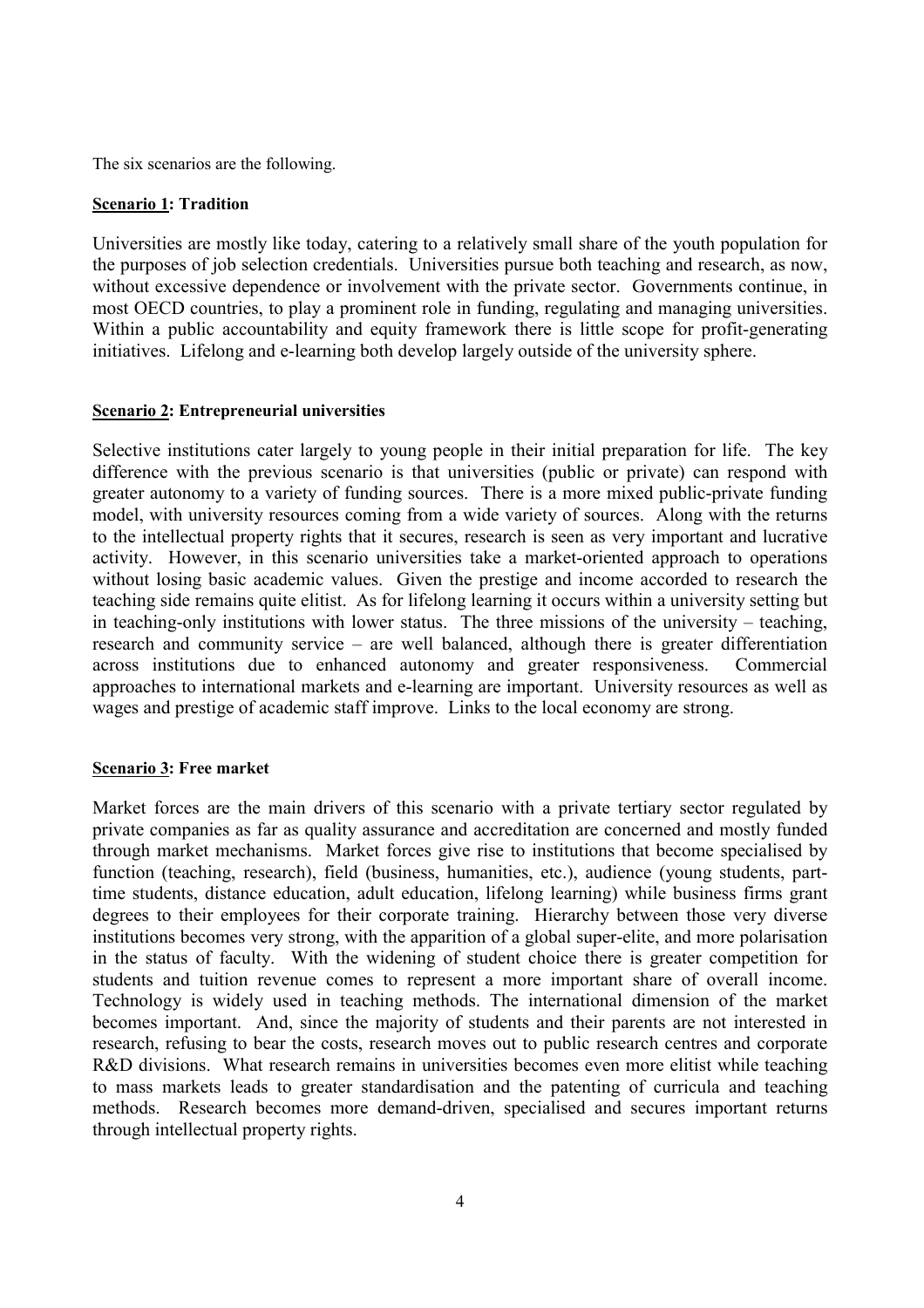#### **Scenario 4: Lifelong learning and open education**

Universities are marked by universal access for all ages and much less research. The knowledge economy has flourished and higher education becomes a source for recurrent professional development financed by companies, individuals seeking recognised skill upgrading, and states. In an ageing society, more elderly people enrol for non-professional reasons. Universities become more learner- and demand-oriented, more teaching oriented, with short courses, more distance learning, and more e-learning. Governments or independent accrediting bodies are responsible for quality assurance and accreditation. Most research is done outside of the higher education system, with the best researchers moving to private companies, specialised institutes or the few remaining elite universities. Corporations and corporate universities have a large influence. Integration with the applied side of learning might go so far that all university education would follow the professional school model. Responsiveness to market forces is high in this scenario and there is considerable business oriented investment in e-learning.

#### **Scenario 5: Global network of institutions**

Post-secondary studies become demand- and mostly market-driven. The two main innovations are 1) that learners define their own course of study from across all available courses throughout the global post-secondary education network and design themselves their degrees; 2) that higher education institutions partner increasingly, including with industry. E-learning develops strongly in this scenario, as well as other means of education. The training content becomes more standardised and possibly embedded in technology and media (e.g. modular learning objects or edutainment through partnerships with game industry). The provision of and market for lifelong learning becomes very large, especially as education takes a multiplicity of new forms. Most research is carried out outside the higher education system, and faculty in mostly teaching institutions becomes less qualified than today but use more sophisticated teaching techniques. There is a strong polarisation in the status of academic, with academic superstars and developers of "learning tools" getting high status whereas the average teaching staff becomes less qualified and gets lower status. Programmes and courses matter more than institutions. Intellectual property rights for substance as well as for teaching methods give high returns to their owners.

### **Scenario 6: Diversity of recognised learning – Disappearance of universities**

In this scenario, the formal tertiary education sector disappears. People learn throughout their life, at work, at home, for personal and professional motivations, more and more by themselves and by sharing their expertise with other people interested in the same field. Professional education requiring hands-on practice, like surgery, etc., is transmitted within businesses through an apprenticeship system or thanks to new sophisticated electronic devices (e.g. online). Technology is an enabler for the diffusion of information and knowledge. People learn as much and possibly more than today but in a different way: learning takes the model of "open course" education, mostly free and non commercial, involving a lot of partnerships between individuals and institutions of all sorts. Global networking is thus important and goes beyond institutions. Knowledge and experience acquired in all life situations are acknowledged through formal assessments of credentials carried out by specialised assessment bodies. But given its pervasiveness, knowledge is less of a determinant for a career or in the stratification of society. While research becomes less specialised in fields requiring little money, like humanities or